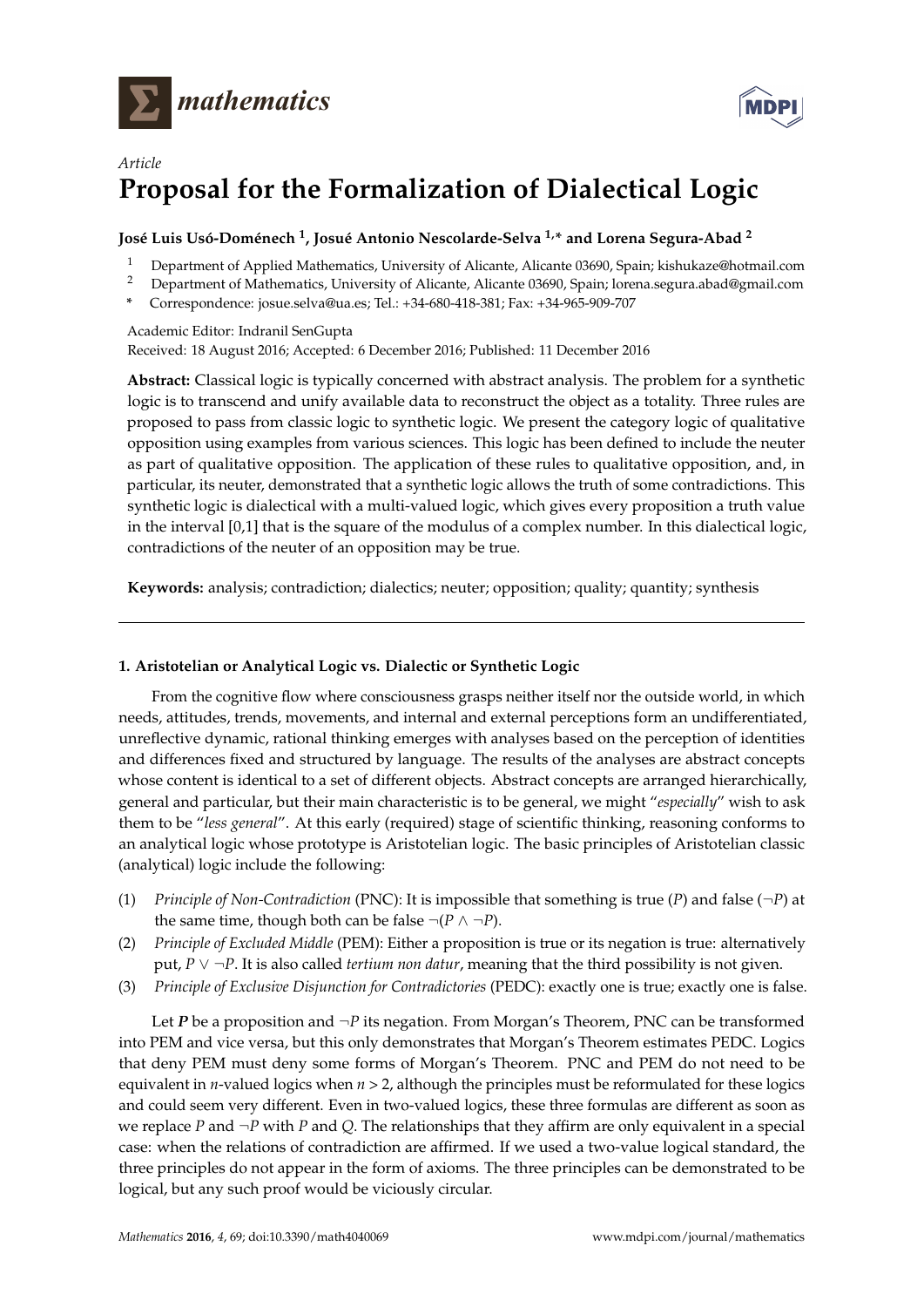The PNC is a fundamental principle of classical or analytical logic. In this logic, any contradiction should be rejected as false, which is expressed by the expression:  $\forall P, v(P \land \neg P) = 0$ . The algebraic reduction for this expression is:  $p(1 - p) = 0$ , an equation which admits as solutions  $p = 0$ ;  $p = 1$ , i.e., a single solution that retains Aristotelian logic.

Many classical logic principles (PNC, PEM, PEDC, etc.) are invalidated in modern logics. For example, PEM is invalidated in neutrosophic logic (neutrosophy is a generalization of dialectics, i.e., while in dialectics, there is a dynamic of opposites, in neutrosophy, there is a dynamic of opposites and the neutral between them because that what is happening in our real world. For example, if two countries, A and B, go to war against each other—thus A and B are the opposites—then some neutral countries interfere in the war, helping one side or another. Hence, neutrosophy is better applied to our world than dialectics [\[1\]](#page-10-0), not only by the Principle of the Included Middle, but also by the Principle of Multiple-Included Middle [\[2\]](#page-10-1).

The synthesis comes after the analysis: the thought that wants to materialize already has all the analytical data, and it does not pretend to ignore nor reject the truths of abstract logic, but persists, however, to assume them. Returning to both the object itself and analytical truths, however, thought brings together and unifies the operations of abstraction that have elaborated these truths, at the cost of countless rejections of peculiarities, so that it will also bring together and unify the thinking that will illuminate its object as a whole organized totality. The totality constructed in thought is, in general, not static but a dynamic becoming, an emergence of knowledge. The principle of totality is the fundamental principle of dialectical logic, and we use synthetic logic and dialectic logic interchangeably here, ignoring their differences.

We enumerate three elementary rules of this kind of logic:

- (1) Keep analytic truths.
- (2) Rule of unity or aggregation: with synthesis setting itself the task to recreate the unity of the object, it will return to the totality of the attributes that the analysis contained and dispersed in parts; all that is predictable as parts of the object will become predicable to a whole. Therefore, in synthetic logic, being is the only predicate.
- (3) Rule of the resulting quality or the totality.

Following Priest [\[3](#page-10-2)[–7\]](#page-10-3), we will say that a logical system is *paraconsistent*, if and only if its relation of logical consequence is not "*explosive*", i.e., iff it is not the case that for every formula, *P* and *Q*, *P* and not-*P* entails *Q*; and we will say a system is *dialectical* iff it is paraconsistent and yields (or "endorses") *true contradictions*, called "*dialetheias*". A paraconsistent system enables one to model theories, which, in spite of being (classically) inconsistent, are not trivial, while a dialectical system goes further, since it permits *dialetheias*, namely contradictions as true propositions. Still following Priest, the semantics of dialectical systems provides truth-value *gluts* (its worlds or set-ups are overdetermined); however, truth-value *gaps* (opened by worlds or set-ups which are underdetermined) are considered by Priest to be irrelevant or even improper for dialectical systems. Besides this, sometimes the distinction is drawn between weak and strong paraconsistency, the latter considered as equivalent with dialectics. A reader of recent literature in this field may have an impression that dialectics as strong paraconsistency is more a question of ontology than of logic itself, namely that it allows for the existence of "*inconsistent facts*" (in our actual world), which should verify dialetheias. One more introductory remark has to be made here: in recent literature on paraconsistent logic, there is some disagreement about the generally accepted distinction between paraconsistent and dialectical logical systems. However, it remains an open question whether semantic paradoxes express any "*inconsistent facts*".

A synthetic logic founded on rules 1, 2 and 3 must admit the truth of certain contradictions. If it is called dialectical, a logic that accepts that there are contradictions that may be true, then, in such a synthetic logic, there is a logical dialectic and meaning. The principle of totality, even at an elementary level, as here presented, necessarily leads to the principle of contradiction PNC.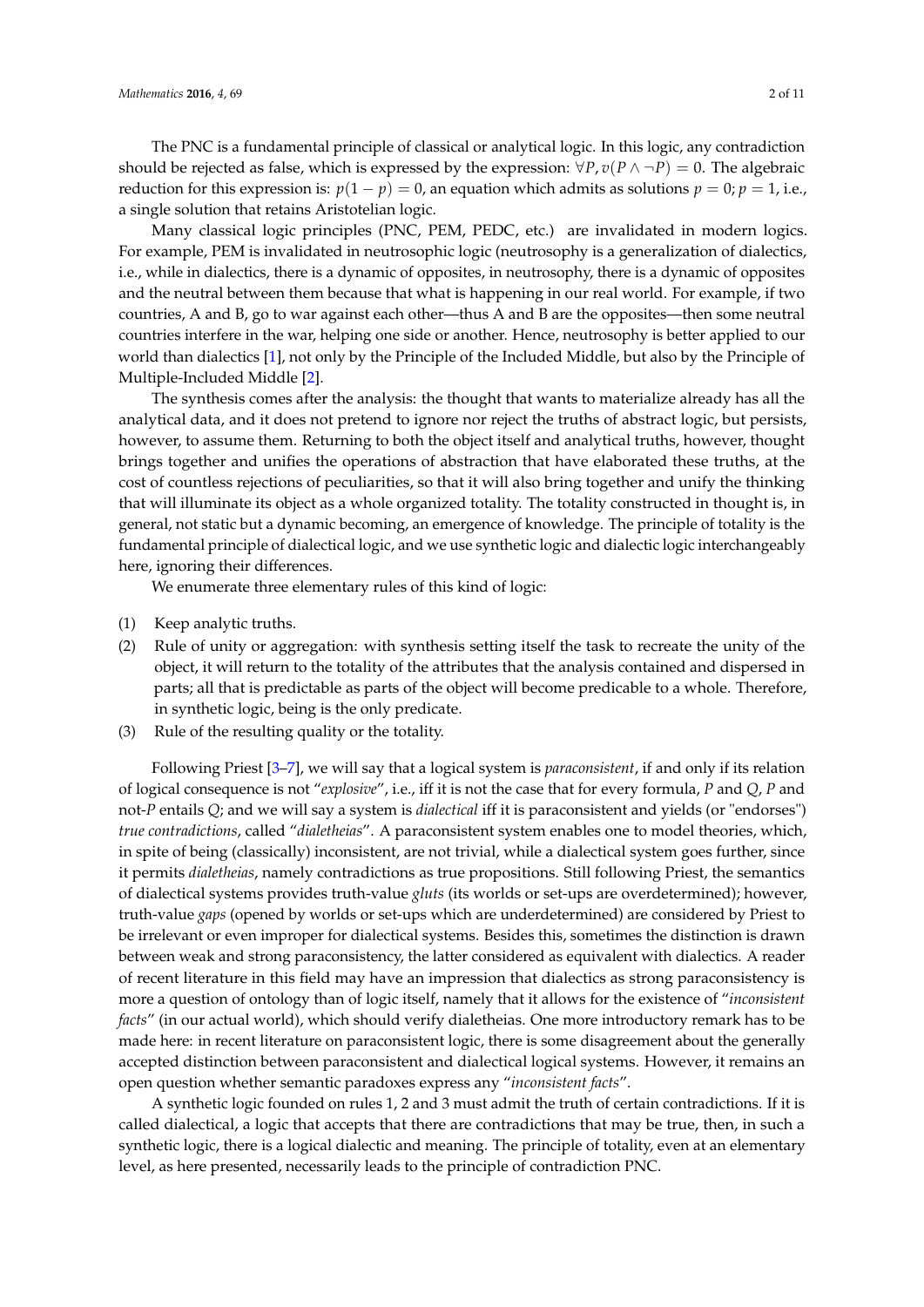### **2. The Opposition**

Some oppositions are indivisible data to thought, and their poles cannot be known in isolation but only with each other and in contrast, one to the other. These oppositions we will call *logical dipoles*. Thus, if we put a line and the displacement of a point along the line, the two possible directions of movement are identified immediately. Most logical categories are dipoles. Thus, it is impossible to define identity and difference separately, each being determined only by the negation of the other; true and false, necessary and contingent, etc. The logical importance of dipoles is that they limit analytical thinking, and its ability to divide and define in isolation. The same categories of logic are unnoticed in analytical logic, which applies them without being able to understand them because they are not analyzed. The dipole emerges in a synthetic logic or a dialectical logic.

Quality and quantity, logical categories, constitute a dipole. Quantitative differences are within a qualitative identity. Thus, the physical quantities (mass, temperature, electric charge, etc.) are qualities–quantities, that is, quantized qualities. Conversely, qualities are attributes that can present quantitative differences (bigger, smaller, equal), each being identical while having these differences. Positive, negative, rational and irrational are qualities of real numbers, for each of these attributes is indifferent to the magnitude of the number and encompass all quantitative comparisons between the numbers. Similarly, a function *f* in  $y = f(x)$  is the quality, and the difference between two functions *f* and *g* is qualitative because the function is identical to itself, though quantitative differences in the *x* and *y* variables show the differences.

Let *Q* be a general quality.

**Definition 1.** *When a general quality Q subdivided is by means of elementary analysis into two particular subqualities Q*1, *Q*2*, these two subqualities are called opposite qualities, or poles of a qualitative opposition.*

The identity or coincidence of the opposites  $Q_1$ ,  $Q_2$  is the general quality  $Q$  that is common.

**Definition 2.** *This general quality Q will be called the unity of the opposition.*

The idea of a coincidence of opposites is merely the expression of the neo-Platonic principle of the identity of the multiple. The Neoplatonists systems strove to show how from the most absolute unity, the One, the multiplicity of reality unfolds through a sliding scale. Each of the moments or steps of this scale represents a moment of greater dispersion relative to the upper rung, but it also implies a platform, where the realities of the bottom rung are unified and not yet dispersed. Looking at the scale from above, from the maximum unity of reality, each rung of the ladder successively shows a greater dispersion of the real; looking at the scale from below, from the maximum dispersion of sensible reality, each step up shows a greater degree of unity and concentration (coincidence) of reality. The maximum degree of unity corresponds to the first principle, the One. The coincidence of opposites signifies an understanding beyond the capacity of human reason. In response to this, Nicholas of Cusa distinguished two levels in knowledge or power, Reason and Understanding. Reason is governed by the principle of noncontradiction, which renders it incapable of understanding the coincidence of opposites: the PNC requires that something cannot be and not be at the same time, e.g., a line cannot be both curved and not curved, and, therefore, it is impossible to match the intended meeting of opposites. However, the supreme power does not depend on reason but on Understanding, and Understanding can gather the contraries or opposites that Reason declares incompatible (note that in general the opposites are not symmetrical).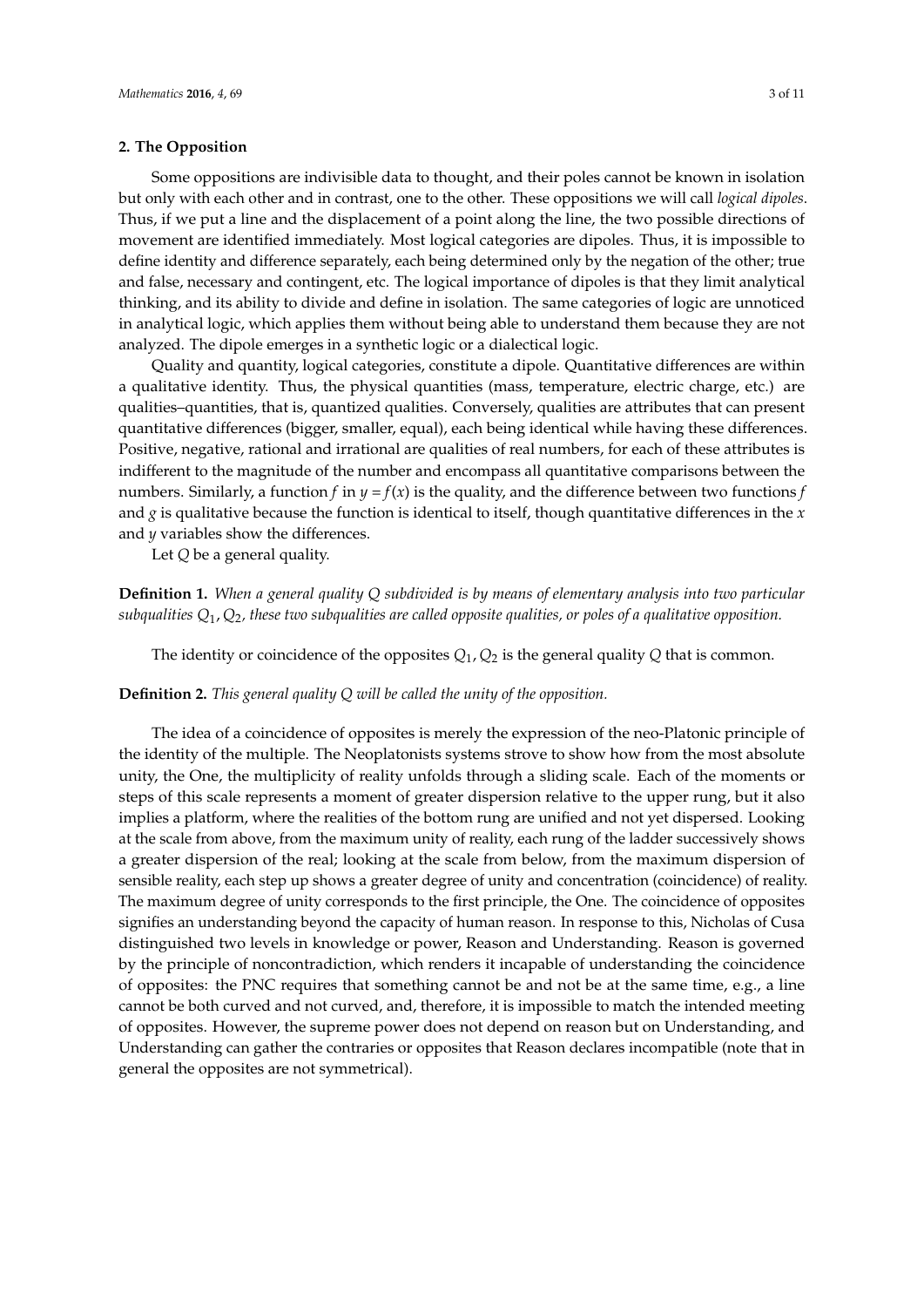### **Example 1.** *Let 1 be the truth value indicating truth.*

- (1) The object is the set of microphysical corpuscles: as there are positive, negative, and positive and negative at the same time, and not electrified corpuscles, if one notes the proposition *P*<sup>1</sup> "*C is the electrified positive corpuscle*" and the proposition *P*<sup>2</sup> *"C is the electrified negative corpuscle"*, *P*<sup>1</sup> and *P*<sup>2</sup> are not logically coordinated.
- (2) The object is the set of electrified corpuscles. Then, the true disjunction is  $v(P_1 \vee P_2) = 1$ . Opposites are *disjunctive or sub-opposites*.
- (3) The object is the set of elementary microphysical corpuscles, i.e., none are positive or negative, that is, they are not electrified. Then, we will have true incompatibility  $v(\neg P_1 \lor \neg P_2) = 1$ . Opposites are *incompatible or contrary*.
- (4) The object is the set of microphysical electrified elementary corpuscles. Then, we will have true mutual exclusion  $v(P_1 \nparallel P_2) = 1$ . Opposites are *exclusive or contradictory*.

This example teaches us that as abstract analysis progresses, the opposite qualities, without logical coordination, are: sub-opposite (disjunctive), after opposite (incompatible) and ultimately contradictory.

Consider a whole with two opposite qualities *Q*<sup>1</sup> and *Q*<sup>2</sup> that are quantitatively uneven. The quantitative comparison is obviously founded on a common quality *Q*. Rule 3 concerning the *resulting quality* consists in attributing another quality to the whole, and by contributing the resulting quality, it is this quality which quantitatively dominates the other.

**Definition 3.** *The whole is equipped with two opposing and quantitatively similar qualities. This equality defines the neuter of qualitative opposition.*

**Example 2.** *Suppose an elastic material link connecting two points M and N. This link includes both an attraction and repulsion. When the distance* |*MN*| *is greater than a certain value r*0*, attraction dominates repulsion and the link is called attractive. It is called repulsive when* |*MN*| < *r*<sup>0</sup> *because then the repulsion is dominant. Therefore, in each case, the link does not stop being both attractive and repulsive, but rather has assigned to it the dominant quality*.

The neuter is the case where  $|MN| = r_0$ , attraction and repulsion is then compensated exactly, and the link strength is zero. Under Rule 3, there is no attraction or repulsion, whereas under rule 2, attraction and repulsion continue working.

We see here that qualitative opposition, enriched by the neuter, leads to synthetic thought (dialectical), although here in this example, it is reduced to elementary forms.

### **3. The True Contradictions**

We will present several cases of application of these rules to qualitative opposition.

### *3.1. Application of Rules 1 and 2*

Take, for example, the Möbius surface. The analysis decomposes a strip into infinitesimal elements. All elements of non-zero curvature have a concave face and a convex face. Let  $P_{01}$  and  $P_{02}$  be the following propositions:  $P_{01}$  = "the face F of the element E is concave", and  $P_{02}$  = "the face F of the element E *is convex*". Considering the elements of zero curvature (neither concave nor convex) of Möbius strips, the incompatibility of  $P_{01}$  and  $P_{02}$  is true:

$$
v(\neg P_{01} \vee \neg P_{02}) = 1
$$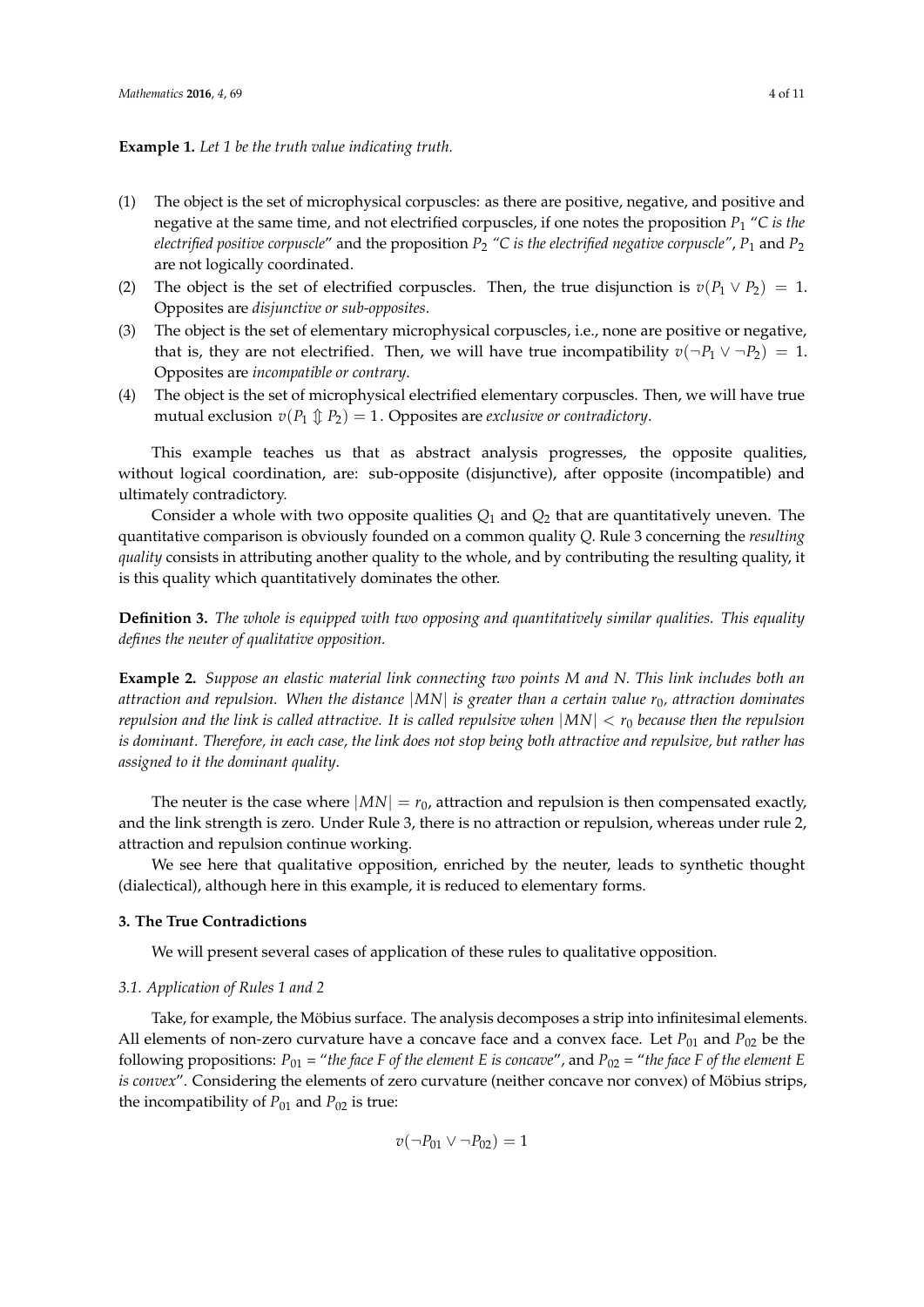According to Rule 1, we keep this analytic truth, but Rule 2 forces us to replace  $P_{01}$  and  $P_{02}$  "*E element"* by "*Möbius surface".*  $P_{01}$  and  $P_{02}$ , thus modified, are annotated  $P_1$  and  $P_2$ , and we obtain, therefore, a first dialectical logic equation:

$$
v(\neg P_1 \lor \neg P_2) = 1 \tag{1}
$$

Consider globally a Möbius surface that has only one face: F is the only face that is both concave and convex again, and here we always refer to rule 2. We will have then:

$$
v(P_1 \wedge P_2) = 1 \tag{2}
$$

It is this unique face, along a certain line of zero curvature, that is neither convex nor concave where

$$
v(\neg P_1 \land \neg P_2) = 1 \tag{3}
$$

Finally, we get the system of logical equations:

$$
\begin{cases}\nv(\neg P_1 \lor \neg P_2) = 1 \\
v(P_1 \land P_2) = 1 \\
v(\neg P_1 \land \neg P_2) = 1\n\end{cases}
$$
\n(4)

and this system of equations is insoluble in classical logic as 4-1 and 4-2 are in themselves a contradiction, where the equivalence:  $\neg P_1 \lor \neg P_2 \Leftrightarrow \neg (P_1 \land P_2)$ .

### *3.2. Application of Rules 1, 2 and 3 to the Neuter of a Qualitative Opposition*

See Example 2: the analytical equation is  $v(P_{01}SP_{02}) = 1$  and not  $v(\neg P_{01} \vee \neg P_{02}) = 1$ ,  $\Im$  being the complementarity between two propositions because there is a partial interaction of M with N that will be neither attractive nor repulsive. Rule 1, corrected by Rule 2, results in the formula  $v(P_1 \oplus P_2) = 1$ . Rule 2 always gives  $v(P_1 \wedge P_2) = 1$ . Rule 3 will be formulated as  $v(P_1) = 1$  if the quality is dominant and  $v(\neg P_1 \land \neg P_2) = 1$  if it is a neutralized opposition. In the latter case, it is a system of logical equations such as:

$$
\begin{cases}\nv(P_1 \Im P) = 1 \\
v(P_1 \land P_2) = 1 \\
v(\neg P_1 \land \neg P_2) = 1\n\end{cases}
$$
\n(5)

#### **4. The Degree of Truth**

Let  $p_1$  and  $p_2$  be the truth values of  $P_1$  and  $P_2$ , respectively. Consider system of Equations (5). It becomes the following system of algebraic equations [\[8\]](#page-10-4)

$$
\begin{cases}\n p_1 + p_2 = 1 \\
 p_1 p_2 = 1 \\
 (1 - p_1)(1 - p_2) = 1\n\end{cases}\n\Rightarrow\n\begin{cases}\n p_1 + p_2 = 1 \\
 p_1 p_2 = 1 \\
 p_1 + p_2 - p_1 p_2 = 0\n\end{cases}
$$
\n(6)

This equation does not support any real solutions because  $p_1$  and  $p_2$  are roots of the equation  $x^2 - x + 1 = 0$ . The truth values in a multivalued logic are real numbers belonging to the interval [0,1] [\[9\]](#page-10-5). However, this multi-valued logic does not resolve the problem because it is essentially analytical. The equation  $p^2 - p + 1 = 0$  is the characteristic equation of the true contradiction in a multi-valued logic. Indeed, if *P* signifies any proposition whose truth value is *P*, its contradiction ¬*P* has the truth-value  $1 - p$ . The true contradiction is reflected in the logical equation  $v(P \land \neg P) = 1$ whose algebraic equation of truth values is  $p(1-p) = 1 \Rightarrow p^2 - p + 1 = 0$ . System of Equations (5) expresses a contradiction in a dialectical logic based on the rules 1, 2 and 3 and has to be true.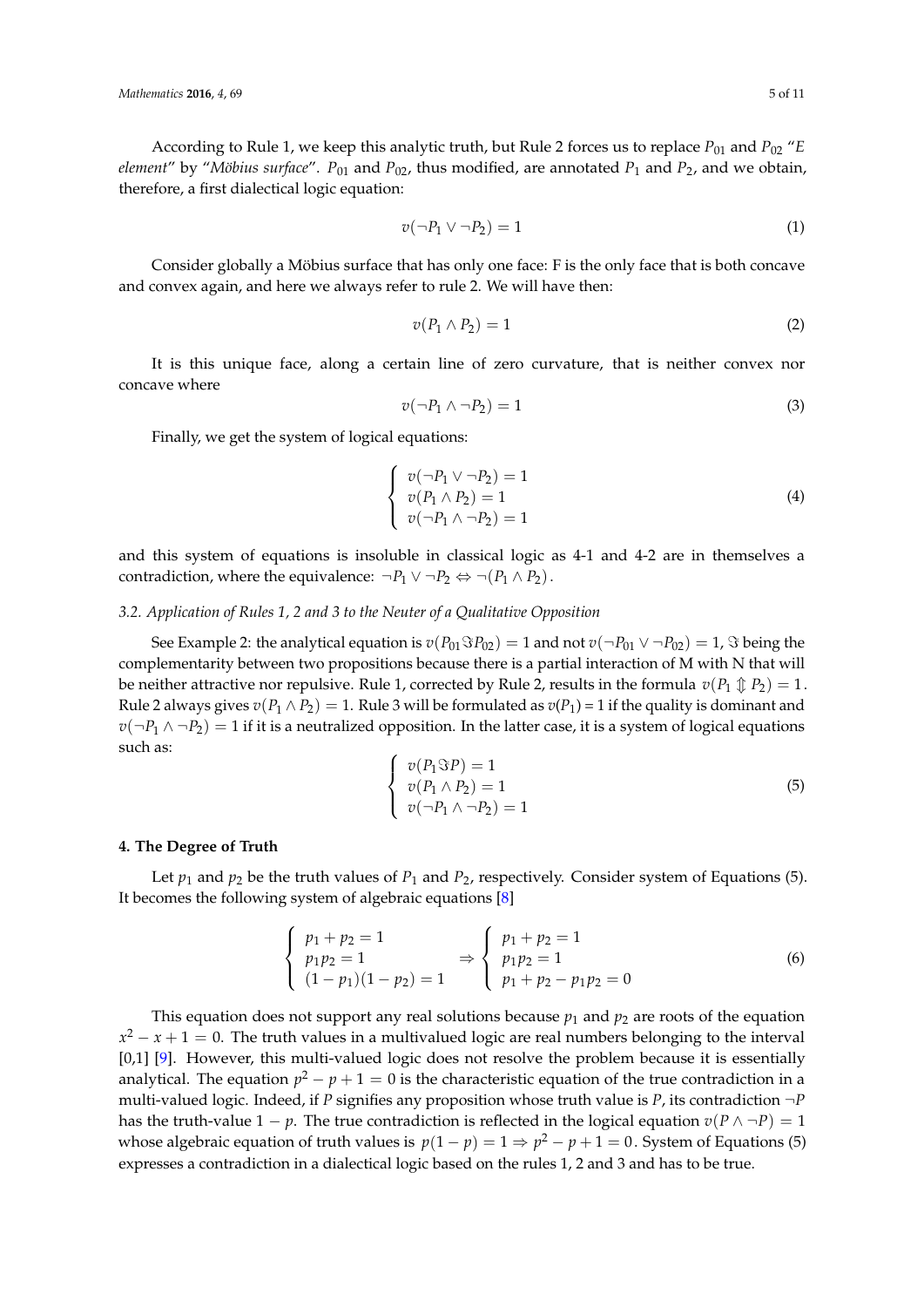The equation  $p^2 - p + 1 = 0$  has complex roots [\[8\]](#page-10-4):

$$
\begin{cases}\n p^1 = \frac{1}{2} + i\frac{\sqrt{3}}{2} = e^{i\frac{\pi}{3}} \\
 p^2 = \frac{1}{2} - i\frac{\sqrt{3}}{2} = e^{-i\frac{\pi}{3}}\n\end{cases}
$$
\n(7)

This allows us to express the truth values using complex numbers.

Suppose the case where the quality contained in  $P_1$  is dominant:

$$
\begin{cases}\nv(P_1 \Im P_2) = 1 \\
v(P_1 \land P_2) = 1 \\
v(P_1) = 1\n\end{cases}
$$
\n(8)

It is possible to solve system of equations (8) taking truth values as modules of complex numbers (or the squares of these modules, in which nothing changes because it has truth values 0 and 1). Algebraically:

$$
\begin{cases} |p_1 + p_2| = 1\\ |p_1 p_2| = 1\\ |p_1| = 1 \end{cases}
$$
 (9)

This system allows for the solution

$$
\begin{cases}\np_1 = e^{i\frac{\pi}{3}} \\
p_2 = e^{-i\frac{\pi}{3}}\n\end{cases}
$$
\n(10)

Consider now the case where the analytical coordination of opposites is the disjunction. According to the rule that says when the analysis becomes increasingly less strict, and correspondingly the synthesis progresses, this coordination then passes from  $v(P_1 \oplus P_2) = 1$  to  $v(\neg P_1 \vee \neg P_2) = 1$  and then  $v(P_1 \vee P_2) = 1$ . It leads us to study the next case. This will result in the neuter of the opposition in the following system:

$$
\begin{cases}\nv(P_1 \vee P_2) = 1 \\
v(P_1 \wedge P_2) = 1 \\
v(\neg P_1 \wedge \neg P_2) = 1\n\end{cases}
$$
\n(11)

Both in multivalued logic and classical logic, incompatibility can be written as  $v(\neg (P_1 \land P_2)) = 1$ or  $v(\neg P_1 \lor \neg P_2) = 1$ , these two compound propositions being equivalent. Therefore, Equation (4) can be written as:

$$
\begin{cases}\nv(\neg P_1 \lor \neg P_2) = 1 \\
v(\neg P_1 \land \neg P_2) = 1 \\
v(P_1 \land P_2) = 1\n\end{cases}
$$
\n(12)

The qualitative opposition and its neuter lead, in definition, to two basic types of systems of logic equations: systems of Equations (5) and (12); system of Equations (5) contains one contradiction and system of Equations (12) contains two.

However, in seeking solutions for this method, we reject multivalued logic because  $p_1$  and  $p_2$  are not the truth values of the propositions, but are complex numbers, determining by their modules these truth values. Therefore, we are entering a new logic.

### **5. Dialectical Logic with Two Disjunctive Values and Complex Truth Values**

The logic presented here is multivalued: every proposition is equipped with a truth value in the interval [0,1] [\[9\]](#page-10-5). However, every truth value here is determined by a complex number that is the truth value of the proposition.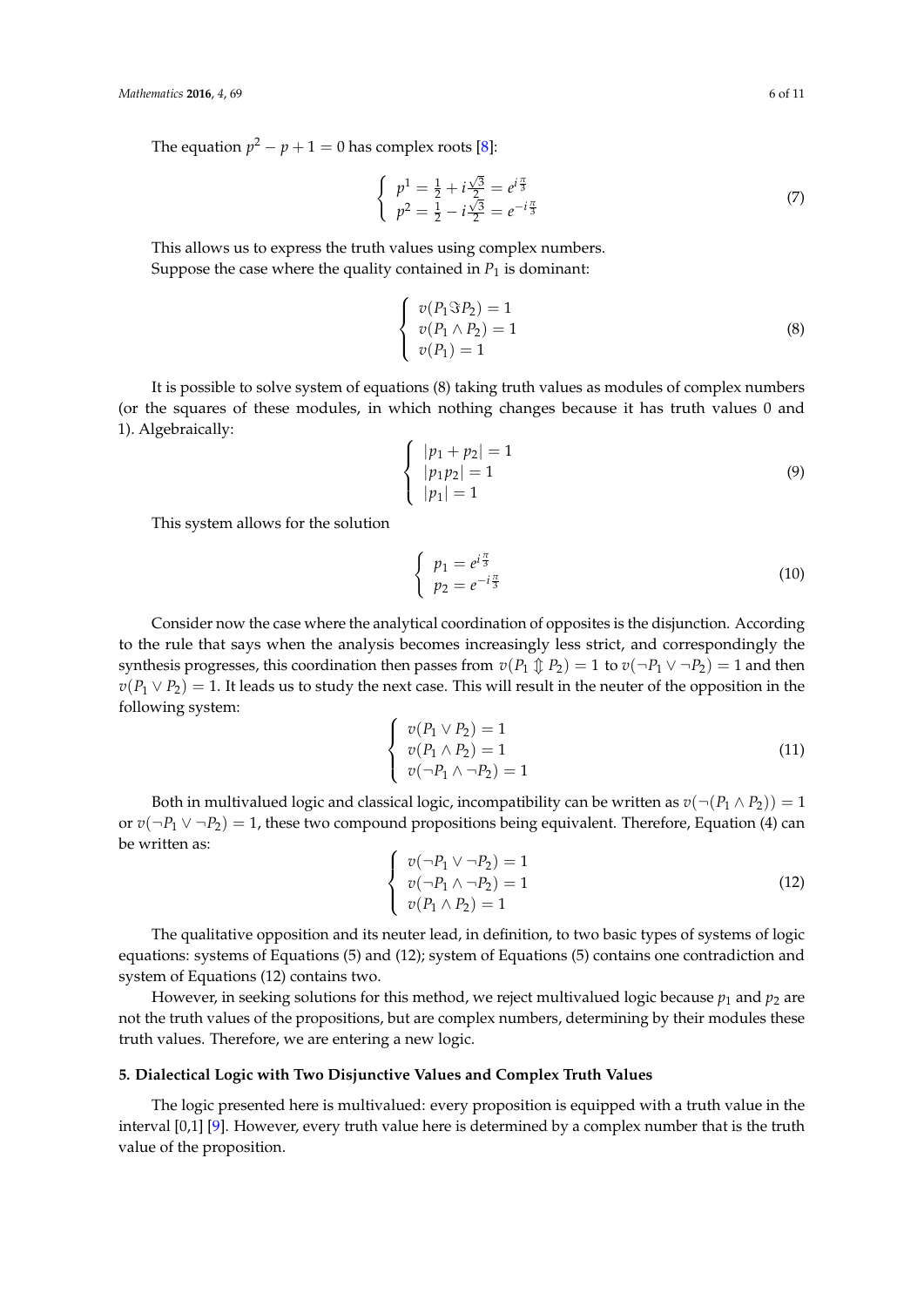#### *5.1. Truth Values*

To every proposition *P* is assigned a truth value  $p = |p|e^{i\alpha}$ , with the condition  $|p| \in [0,1]$ . In the complex plane, there is a one-to-one correspondence between a proposition *P* and a point *P* of affix α *Mathematics* **2016**, *4*, 69 7 of 11 located inside or over a circumference of the trigonometric circle. There is the same correspondence between a proposition P and a free vector  $\overrightarrow{p}$  of the plane, equipollent to OP, O being the center of the circle. the circle.

## *5.2. Negation 5.2. Negation*

The truth value  $\neg p$  of the negation  $\neg P$  of the proposition *P* is defined by the relationship

$$
|p + \neg p| = 1
$$

<span id="page-6-0"></span>Figure [1](#page-6-0) shows that there is a set of negations  $\{\neg P\}$  of the same proposition *P*, a set that has the power of the continuum. power of the continuum.



**Figure 1.**  $PM' = p'$ ;  $|PM'_1| = |PM'_2| = 1$ ;  $PM^* = \vec{\neg p}$ .  $\stackrel{\rightarrow}{PM'} = \stackrel{\rightarrow}{p'}$  $\overrightarrow{p'}$ ;  $|PM'_1| = |PM'_2| = 1$ ;  $\overrightarrow{PM^*} = \overrightarrow{\neg p}$ .

<span id="page-6-1"></span>The truth table for negation is shown in Table 1: The truth table for negation is shown in Table [1:](#page-6-1)

**Table 1.** Truth table for negation. **Table 1.** Truth table for negation.

|          |         | TE.  |  |
|----------|---------|------|--|
| $\neg P$ | F T F T | TF T |  |

Consider, for example, the proposition  $P =$  "it rains in the province of Alicante". If it is true, its regation  $\neg P = "it does not rain in the province of Alicante" may be false if it has rained on the entire$ territory of the province, or be true if it has notrained in more than one part. The negation just defined territory of the province, or be true if it has not rained in more than one part. The negation just defined makes sense in synthetic logic (Rules 1 and 2). makes sense in synthetic logic (Rules 1 and 2).

## *5.3. Contradictory or Strong Negation 5.3. Contradictory or Strong Negation*

The contradictory or strong negation of a proposition *P*, denoted  $\neg P$ , will for truth value, by definition, be  $\neg p = (1 - |p|)e^{i\alpha}$ ; in Figure [1,](#page-6-0) it can be seen that  $\neg P \in \{\neg P\}$ .

The need to distinguish the contradictory of a proposition and its negation is already felt in The need to distinguish the contradictory of a proposition and its negation is already felt in Aristotelian logic—not when the content of the proposition belongs to a particular science but when Aristotelian logic—not when the content of the proposition belongs to a particular science but when it belongs to the same logic. Thus,  $P_1 \Leftrightarrow P_2$  is the negation of equivalence between  $P_1$  and  $P_2$ , which can be either because there is no logical coordination or because they are linked by a coordination that is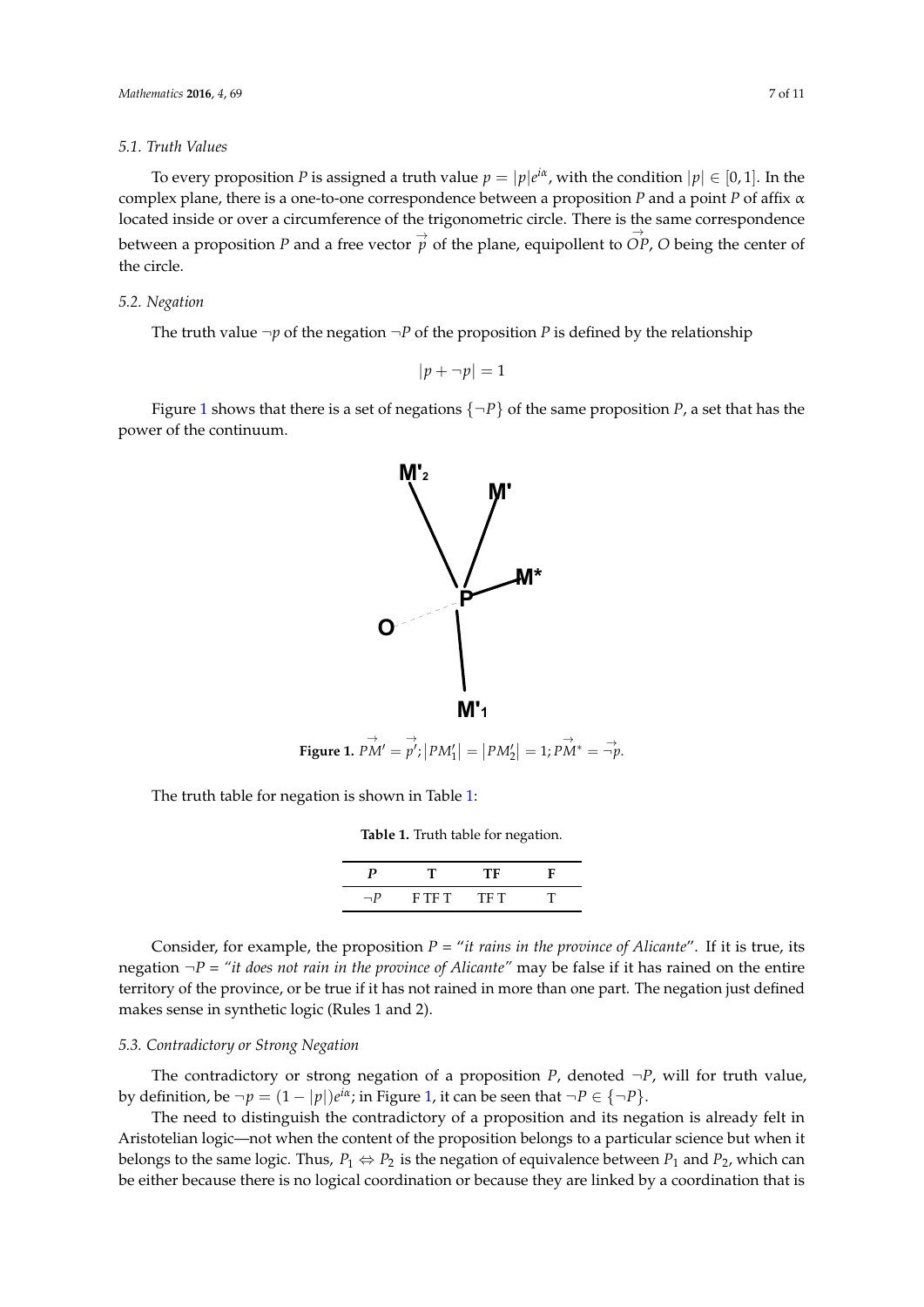different from equivalence. Conversely, the contradiction of equivalence  $\neg (P_1 \Leftrightarrow P_2)$  is in Aristotelian logic a precise coordination: mutual exclusion  $P_1 \oplus P_2$ .

<span id="page-7-0"></span>The truth table for contradiction is shown in Table [2:](#page-7-0)

**Table 2.** Truth table for contradiction.

| $\bm{P}$ | $10 <  p ^2 < 10$ |  |
|----------|-------------------|--|
| $\neg P$ | $(1- p )^2$ 1     |  |

Returning to the previous example *P* = "*it rains in the province of Alicante*", if this proposition is true, its contradiction can be spoken as "*it does not rain in the province of Alicante*" may not be false, since it can rain throughout the territory of the province or in a part only.

Coordination  $P \Leftrightarrow \neg P$  is possible and occurs when  $|p| = \frac{1}{2}$ .

### *5.4. Equivalence*

By definition, the equivalence of two propositions  $P_1$  and  $P_2$  is:  $p_2 = |p_2|e^{i\beta}$  and it is true when  $|p_1| = |p_2|$ .

### *5.5. Complementarity*

By definition, the compound proposition  $P_1 \Im P_2$  is called the complementarity of two propositions.  $P_1$  and  $P_2$  has the truth value  $v(P_1 \Im P_2) = |p_1 + p_2|^2$  on the condition  $|p_1 + p_2| \leq 1$ .

Complementarity is commutative. It may be false without either  $P_1$  or  $P_2$  being false. For this, it is necessary and sufficient for  $|a - \beta| = \pi$ .  $P_1$  and  $P_2$  being true, it is true if  $|a - \beta| = \frac{2\pi}{3}$ .

The complementarity of *n* propositions, with commutative and associative properties, has the truth value:  $v(P_1 \Im P_2 \Im \ldots \Im P_n) = |p_1 + p_2 + \ldots + p_n|^2$  on the condition  $|p_1 + p_2 + \ldots + p_n| \leq 1$ .

From the definition of complementarity, it follows that  $\forall P, v(P\Im \neg P) = 1$ .

### *5.6. Conjunction*

By definition, the conjunction  $P_1 \wedge P_2$  has the truth value:  $v(P_1 \wedge P_2) = |p_1p_2|^2$ . It has the commutative property. The combination of *n* propositions has the truth value:  $v(P_1 \wedge P_2 \wedge \ldots \wedge P_n)$  $|p_1 p_2 ... p_n|^2$ . It is commutative and associative.

### *5.7. Weak Contradictions*

We will call weak contradictions the compound propositions  $P \wedge \neg P$  with truth values *p*∗ = |*p*||¬*p*|*e i*(*α*+*α* 0 ) . Weak contradictions can be true. This rule is of great importance for synthetic or dialectic logic:  $v(P \land \neg P) = 1 \Rightarrow |p| = |\neg p| = 1$ . Figure [2](#page-8-0) shows that the true contradiction has solutions:

$$
p = e^{i\alpha}
$$
  
\n
$$
\neg p = pe^{i(\alpha + \frac{2\pi}{3})}
$$
  
\n
$$
p + \neg p = e^{i\alpha(\frac{1}{2} \pm i\frac{\sqrt{3}}{2})}
$$

We find the complex roots of  $-1$ .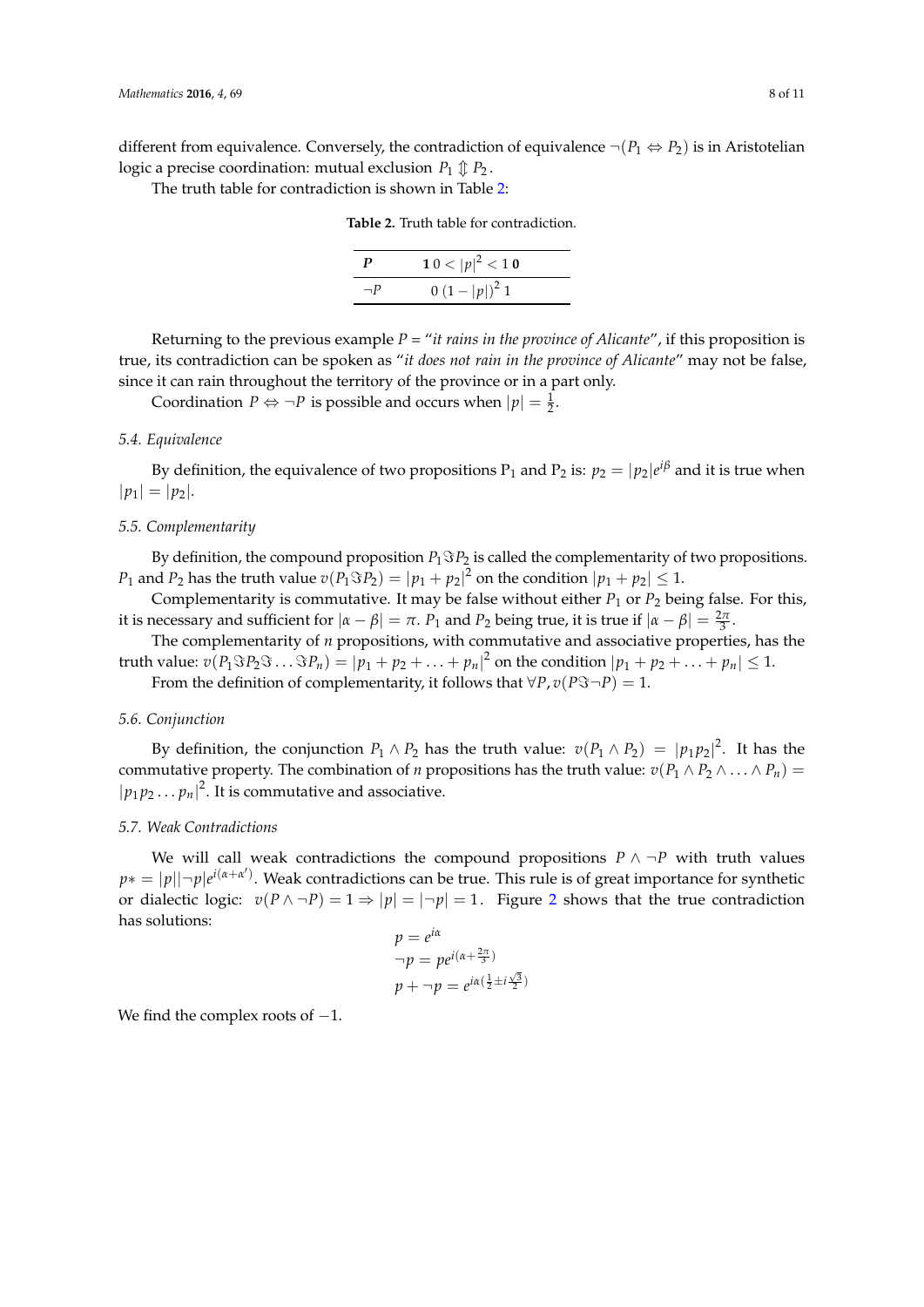<span id="page-8-0"></span>

**Figure 2.**  $|PM_1'| = |PM_2'| = 1; p + \neg p = OM_1'; P \land \neg P = 1.$ 

For example, the weak contradiction "it rains on the province of Alicante and it does not rain on the *province of Alicante"* is true if and only if it does not rain on more than a part of the province.

## *5.8. Strong or Strict Contradiction 5.8. Strong or Strict Contradiction*

We define as strong or strict contradiction the compound proposition  $P \land \neg P$  with truth value  $p* = |p|(1 - |p|)$ . As in Aristotelian logic,  $|p| = 0$  is false and  $|p| = 1$  is true. However,  $|p|$  will never be true, and its maximum truth value is reached when  $\frac{1}{2}$ be true, and its maximum truth value is reached when  $|p| = \frac{1}{2}$ , that is, 0.0625, i.e., is very weak.

Putting

$$
v(P \wedge \neg P) = 0 \tag{13}
$$

logic to Aristotelian logic, which is disjunctive, so *T* and *F* values become exclusive. different truth values of 0 and 1 are excluded. Equation (13) is the equation of reduction of dialectical

The strong contradiction "*it rains on the province of Alicante and it does not rain all over the province of* Alicante" is false in all cases.

### The strong contradiction "*it rains on the province of Alicante and it does not rain all over the province of Alicante*" is false in all cases. *5.9. Incompatibility*

having a value such that  $\neg P_1 ∨ \neg P_2$  belongs to the set of negations of  $P_1 ∧ P_2$ . Then, It is defined as a negation of the conjunction. If  $\mu$  denotes a unitary complex number  $\mu=e^{i\omega}$  ,  $\omega$ 

$$
v(\neg P_1 \lor \neg P_2) = |\mu - p_1 p_2|^2 \tag{14}
$$

### **6. Resolution of Contradictions**

 $\left( \begin{array}{c} \n\sqrt{2} & \sqrt{2} & \sqrt{2} \\
\sqrt{2} & \sqrt{2} & \sqrt{2} \\
\sqrt{2} & \sqrt{2} & \sqrt{2}\n\end{array} \right)$ Let the system of Equations (5) be the system  $\sqrt{ }$  $\int$  $\overline{\mathcal{L}}$  $v(P_1 \Im P) = 1$  $v(P_1 \wedge P_2) = 1$  $v(\neg P_1 \wedge \neg P_2) = 1$ . Only simple negations

determine the communication, and the main communic are communicated and strong negations. The algebraic version of the system of Equations (5) is then *v( P P )*  $\mathbf{r}$ generate true contradictions, and we must eliminate the formulation of the system of Equations (5)

$$
\begin{cases}\n p_1 + p_2 = \mu_1 \\
 p_1 p_2 = \mu_2 \\
 (u_1 - p_1)(u_2 - p_2) = \mu_3\n\end{cases}
$$
\n(15)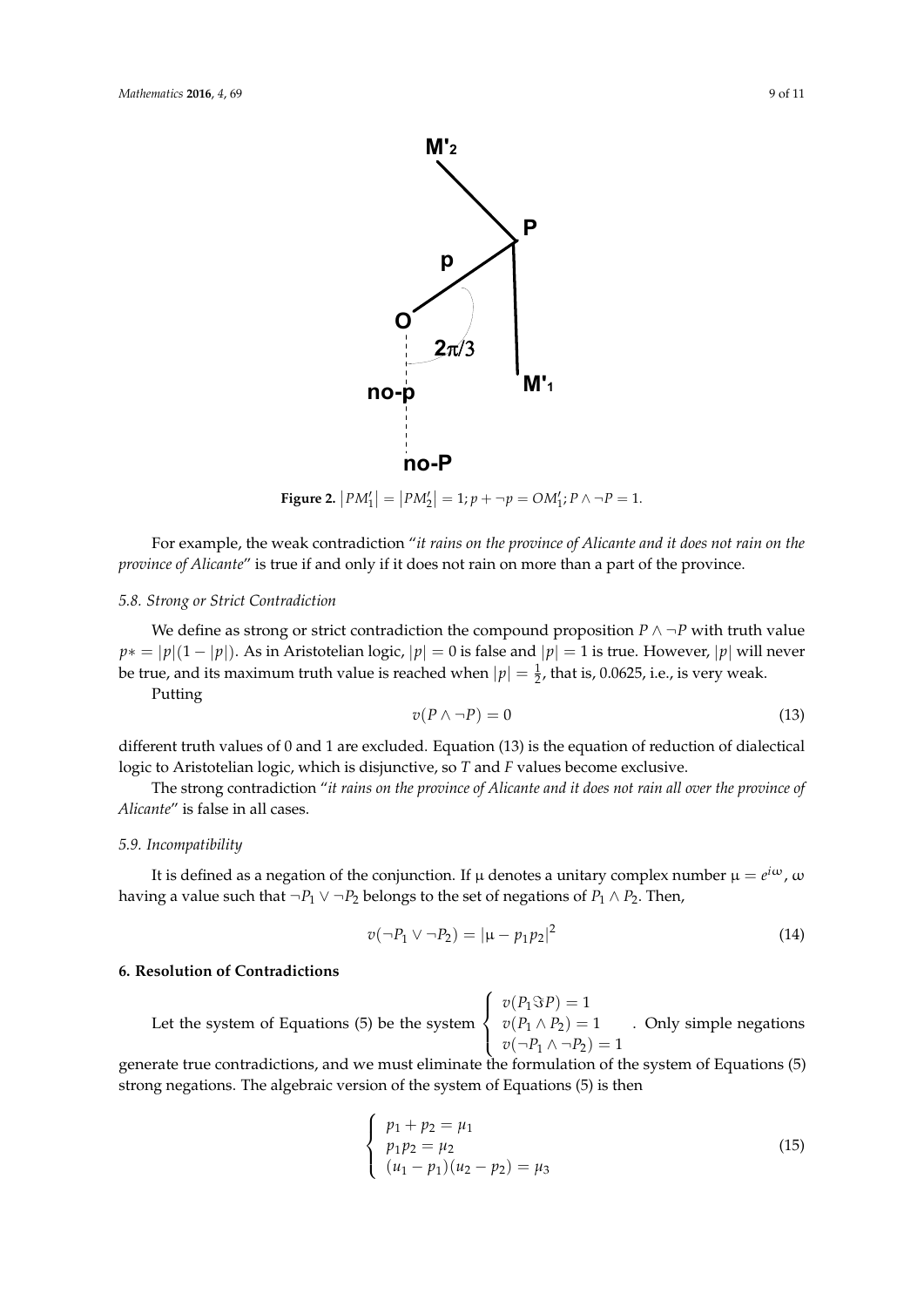<span id="page-9-0"></span>where  $\mu_1$ ,  $\mu_2$  and  $\mu_3$  are the unit complex numbers of suitable arguments.  $p_1p_2 = \mu_2$  requires  $|p_1| = |p_2| - 1$  as true for  $P_1$  and  $P_2$ . For the same reason,  $(u_1 - p_1)(u_2 - p_2) = \mu_3$  requires that  $\neg P_1$  is a true denial of  $P_1$ , and  $\neg P_2$  is a true denial of  $P_2$ .  $p_1 + p_2 = \mu_1$  requires, as a consequence of  $p_1p_2 = \mu_2$ , d true defilial of  $P_1$ , and  $\neg P_2$  is a true defilial of that  $|\alpha - \beta| = \frac{2\pi}{3}$ . Graphically (see Figure [3\)](#page-9-0):



**Figure 3.** Resolution of contradictions. **Figure 3.** Resolution of contradictions.

Considering the system of Equations (11):  $\mathcal{L}(\mathcal{L})$ Considering the system of Equations (11):

$$
\left\{\begin{array}{c} v(P_1\vee P_2)=1 \\ v(P_1\wedge P_2)=1 \\ v(\neg P_1\wedge \neg P_2)=1 \end{array}\right.
$$

*p p* Its formulation in dialectical logic will be

$$
\begin{cases}\n\mu_0 - p_1 p_2 = \mu_1 \\
p_1 p_2 = \mu_2 \\
(u_1 - p_1)(u_2 - p_2) = \mu_3\n\end{cases}
$$
\n(16)

 $p_1p_2 = \mu_2$  requires that  $P_1$  and  $P_2$  are true and  $(u_1 - p_1)(u_2 - p_2) = \mu_3$  requires that  $\neg P_1$  be a true negation of *P*<sub>1</sub> and that  $\neg P_2$  be a true negation of *P*<sub>2</sub>.  $\mu_0 - p_1 p_2 = \mu_1$  requires, as a consequence of  $p_1 p_2 = \mu_2$ , that arguments of  $p_1 p_2$  have a difference equal to  $\pm \frac{2\pi}{3}$ . the system of Equations (11) is solved easily like the system of Equations (5).

#### **7. Conclusions**

Admitting the truth of a contradiction is extremely difficult for most of those who practice these parcels of knowledge that are called scientific. In spite of their understandable reluctance, we claim that